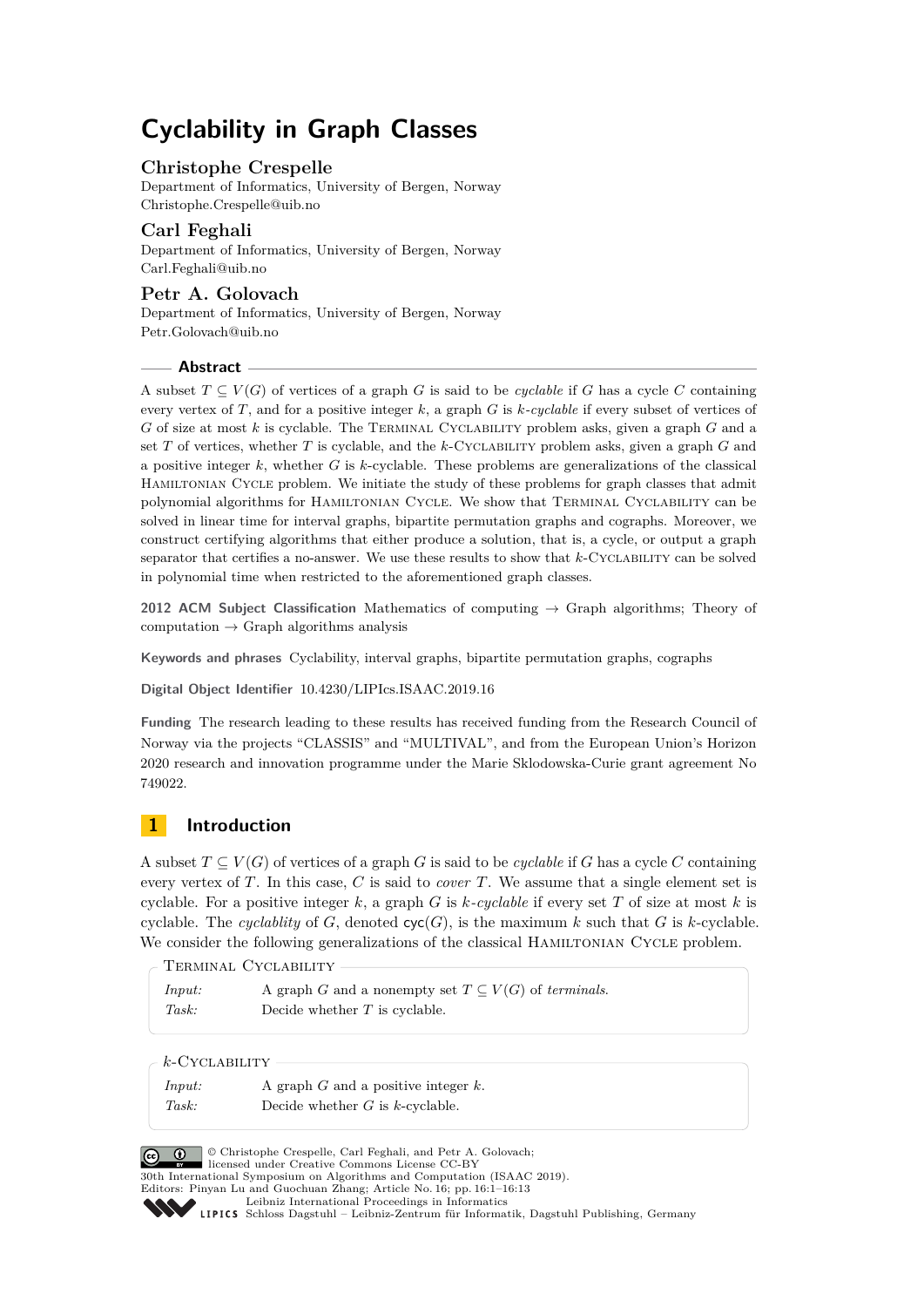#### **16:2 Cyclability in Graph Classes**

The investigation of Terminal Cyclability and *k*-Cyclability started in the 1960s with the pioneer work of Dirac [\[18\]](#page-11-0) who proved that, for each  $k \geq 2$ , every *k*-connected graph is *k*-cyclable. Since then, a number of related results have been obtained and the majority of them follow the line of research of Dirac [\[18\]](#page-11-0): to give sufficient conditions for a graph *G* to be *k*-cyclable or for a given subset  $T \subseteq V(G)$  to be cyclable; we refer the reader to the survey paper of Gould [\[22\]](#page-12-1) for results of this type.

From the computational complexity viewpoint, both Terminal Cyclability and *k*-Cyclability are at least as hard as the Hamiltonian Cycle problem, which is well-known to be NP-complete [\[19\]](#page-12-2). Positive results can be found in the Parameterized Complexity framework (we refer to the recent book of Cygan et al. [\[12\]](#page-11-1) for an introduction to the field). For instance, by the celebrated results of Robertson and Seymour [\[29\]](#page-12-3) about the Disjoint Paths problem, Terminal Cyclability is fixed-parameter tractable (FPT) when parameterized by  $|T|$ . So far, the best known FPT (randomized) algorithm is due to Björklund, Husfeldt and Taslaman [\[3\]](#page-11-2). Golovach et. al. [\[20\]](#page-12-4) also proved that deciding if *G* is *k*-cyclable is co-W[1]-hard for split graphs and that *k*-Cyclability is FPT on planar graphs when parameterized by *k*.

There is also a long history of research on Hamiltonian Cycle and related problems for the classes of cographs, bipartite permutation graphs, interval graphs and some of their superclasses (see [\[5,](#page-11-3) [7,](#page-11-4) [8,](#page-11-5) [11,](#page-11-6) [13,](#page-11-7) [14,](#page-11-8) [15,](#page-11-9) [16,](#page-11-10) [23,](#page-12-5) [24,](#page-12-6) [26,](#page-12-7) [28\]](#page-12-8) and the bibliography therein).

A lot of this research is connected with the conjecture of Chvátal [\[9\]](#page-11-11); see the survey of Bauer, Broersma and Schmeichel [\[2\]](#page-11-12) for the statement, history and details around the conjecture. Let  $c(G)$  denote the number of connected components of a graph  $G$ , Chvátal [\[9\]](#page-11-11) observed that if there exists a vertex separator *S* of a graph *G* such that  $c(G - S) > |S|$ , then *G* has no Hamiltonian cycle. Hence, the condition that  $c(G - S) \leq |S|$  holds for every separator of a graph *G* is a necessary Hamiltonicity condition. For interval graphs, bipartite permutation graphs and cographs that are connected and have at least three vertices, this condition turns out to be also be sufficient [\[11,](#page-11-6) [13,](#page-11-7) [15\]](#page-11-9). Motivated by this necessary condition, Jung [\[25\]](#page-12-9) defined the *scattering* number of a noncomplete graph *G* as

<span id="page-1-0"></span>
$$
\mathsf{sc}(G) = \max\{c(G - S) - |S| \mid S \text{ is a separator of } G\},\tag{1}
$$

and the set  $S^*$  for which the maximum in [\(1\)](#page-1-0) is achieved is called a *scattering* set. For a complete graph *G*,  $\mathsf{sc}(G) = -\infty$ . For the class of cocomparability graphs *G* with at least three vertices (that is a superclass of the classes of interval graphs and permutation graphs), the following two dualities were established in [\[15\]](#page-11-9). Firstly, it is shown that *G* has a Hamiltonian cycle if and only if  $\mathsf{sc}(G) \leq 0$  and, secondly, that the set of vertices of *G* can be covered by at most *k* vertex-disjoint paths if and only if  $\mathsf{sc}(G) \leq k$ .

From these equivalences, one can construct *certifying* polynomial time algorithms for Hamiltonian Path and Hamiltonian Cycle problems. Note that a certifying algorithm outputs, together with a solution, a *certificate* that demonstrates the correctness of the solution that can be verified independently. Typically, the size of a certificate should be small with respect to the input size and the verification algorithm should be simple. The main advantage of certifying algorithms over standard ones is that their implementations are a great deal more reliable and can be used without knowing the code; see the survey papers [\[1,](#page-11-13) [27\]](#page-12-10) for an introduction to certifying algorithms. The certifying algorithms for Hamiltonian Path and Hamiltonian Cycle either output a Hamiltonian path or a Hamiltonian cycle, or produce a separator that certifies a no-answer [\[10,](#page-11-14) [15,](#page-11-9) [11,](#page-11-6) [7\]](#page-11-4).

We continue the study of TERMINAL CYCLABILITY and  $k$ -CYCLABILITY from a complexity viewpoint by first showing that analogous dualities hold for these problems on interval graphs, bipartite permutation graphs and cographs (see Section [2](#page-3-0) for the formal definitions of these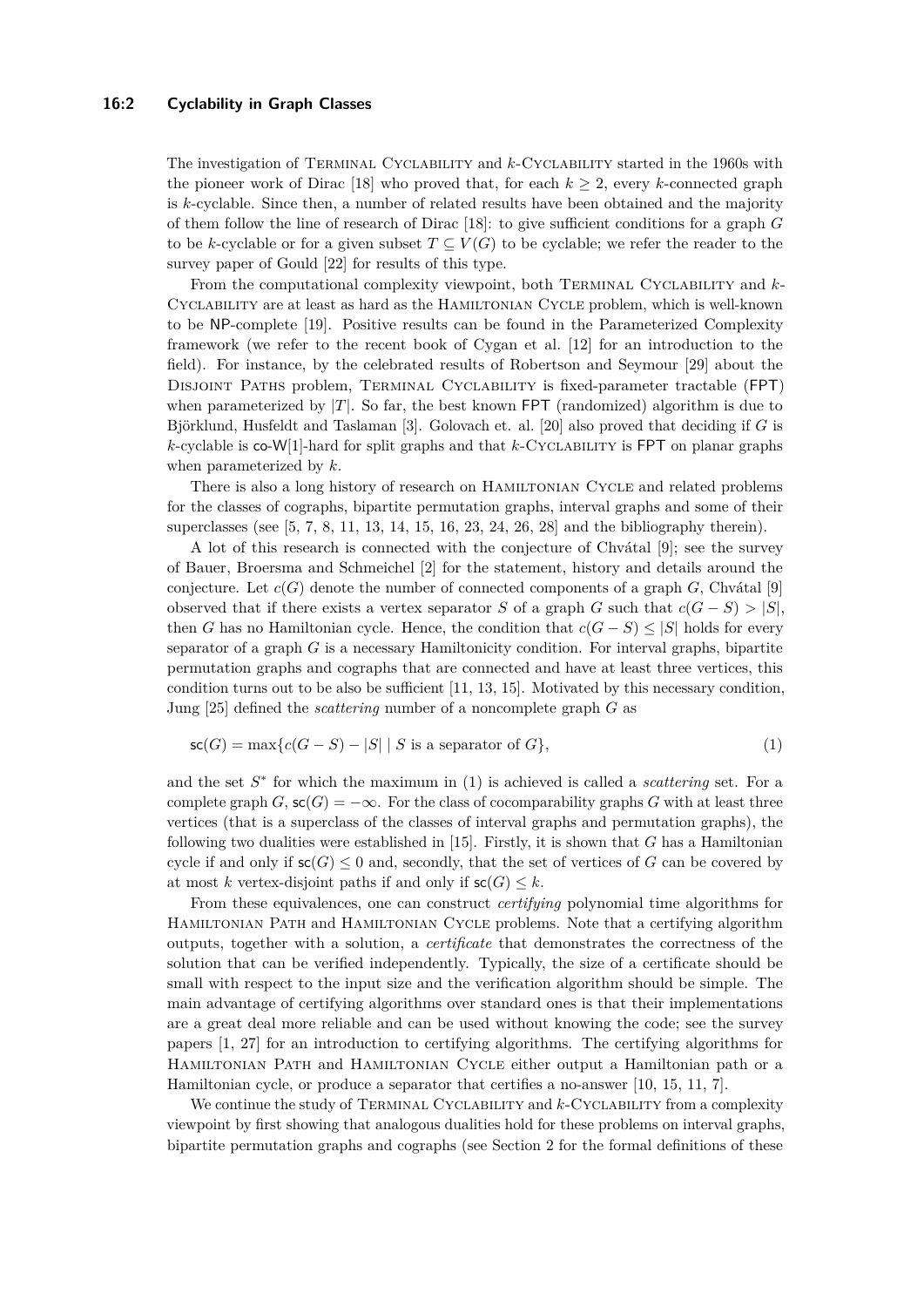#### **C. Crespelle, C. Feghali, and P. A. Golovach 16:3** 16:3

graph classes). We will then show how to construct, from these dualities, polynomial time algorithms for Terminal Cyclability and *k*-Cyclability on these graph classes, which are also certifying algorithms in the case of Terminal Cyclability. In fact, for Terminal Cyclability we will consider a slightly more general problem. To be more precise, let *G* be a graph and let  $T \subseteq V(G)$  such that *T* is not a clique. Let  $c_T(G)$  denote the number of connected components of *G* containing some vertex of *T* and say that a subset  $S \subseteq V(G)$  is a *T-separator* of *G* if  $c_T(G - S) \geq 2$ . The *T-scattering* number of *G* is given by

<span id="page-2-0"></span>
$$
\mathsf{sc}_T(G) = \max\{c_T(G - S) - |S| \mid S \text{ is a } T\text{-separator}\},\tag{2}
$$

and the set  $S^*$  for which the maximum in [\(2\)](#page-2-0) is achieved is called a *T*-scattering set. A cycle or a family of vertex-disjoint paths containing the vertices of *T* is said to be a *T-cycle-segment cover*. The *size* of a *T*-cycle-segment cover is defined to be zero if it is a cycle and to be the number of paths in the family otherwise. The *T-cycle-segment cover number*, denoted  $\text{seg}_G(T)$ , is the minimum size of a *T*-cycle-segment cover.

As one of our main contributions, we will show that if *G* is an interval graph, a bipartite permutation graph or a cograph and *T* is not a clique, then  $\text{seg}_G(T) \leq r$  if and only if  $\mathsf{sc}_T(G) \leq r$ . This, in turn, will allow us to solve in polynomial (linear) time the following decision problem that generalizes HAMILTONIAN CYCLE and PATH COVER.

Cycle Segment Cover

| Input: | A graph G, a nonempty set $T \subseteq V(G)$ of <i>terminals</i> and a nonnegative |
|--------|------------------------------------------------------------------------------------|
|        | integer $r$ .                                                                      |
| Task:  | Decide whether $\operatorname{seg}_{G}(T) \leq r$ .                                |

Moreover, our algorithms for each graph class either produce a solution, that is, a *T*-cyclesegment cover, or return a *T*-separator  $S^*$  such that  $c_T(G - S^*) - |S^*| > r$  that certifies a no-answer (unless *T* is a 2-clique and is not cyclable in *G*, which is the only case when there exists no  $T$ -separator  $S^*$  that certifies a no-answer – in this case, it suffices to check whether *T* induces a bridge in *G*). More formally, we will establish the following theorem.

<span id="page-2-2"></span> $\triangleright$  **Theorem 1.** *There is an algorithm that, given an instance*  $(G, T, r)$  *of* CYCLE SEGMENT COVER, where  $G$  is an interval graph, a bipartite permutation graph or a cograph and  $T$  is *not a 2-clique, either finds a T-cycle segment cover of size at most r or a T-separator with*  $c_T(G - S^*) - |S^*| > r$  *that certifies a no-answer in*  $\mathcal{O}(|V(G)| + |E(G)|)$  *time.* 

In fact, for cographs we have a slightly better result: the algorithm runs in time  $\mathcal{O}(|V(G)|)$ if the cotree of *G* is given (see Section [5](#page-10-0) for the definition). We then use these results to solve *k*-Cyclability for interval graphs, bipartite permutation graphs and cographs.

<span id="page-2-1"></span>▶ **Theorem 2.** For a graph *G* that is an interval graph, a bipartite permutation graph or a *cograph,*  $k$ -CYCLABILITY *can be solved in time*  $\mathcal{O}(|V(G)|^3)$ *.* 

In proving Theorem [2,](#page-2-1) the following definition will be essential. For a positive integer *k*, we define the *k-scattering* number of a graph *G* as

$$
\mathsf{sc}^k(G) = \max\{c(G - S) - |S| \mid S \text{ is a separator of } G \text{ s.t. } |S| \le k - 1\},\tag{3}
$$

and  $\mathsf{sc}^k(G) = -\infty$  if it has no separator of size at most  $k-1$  (we assume that the empty set is a separator of a disconnected graph).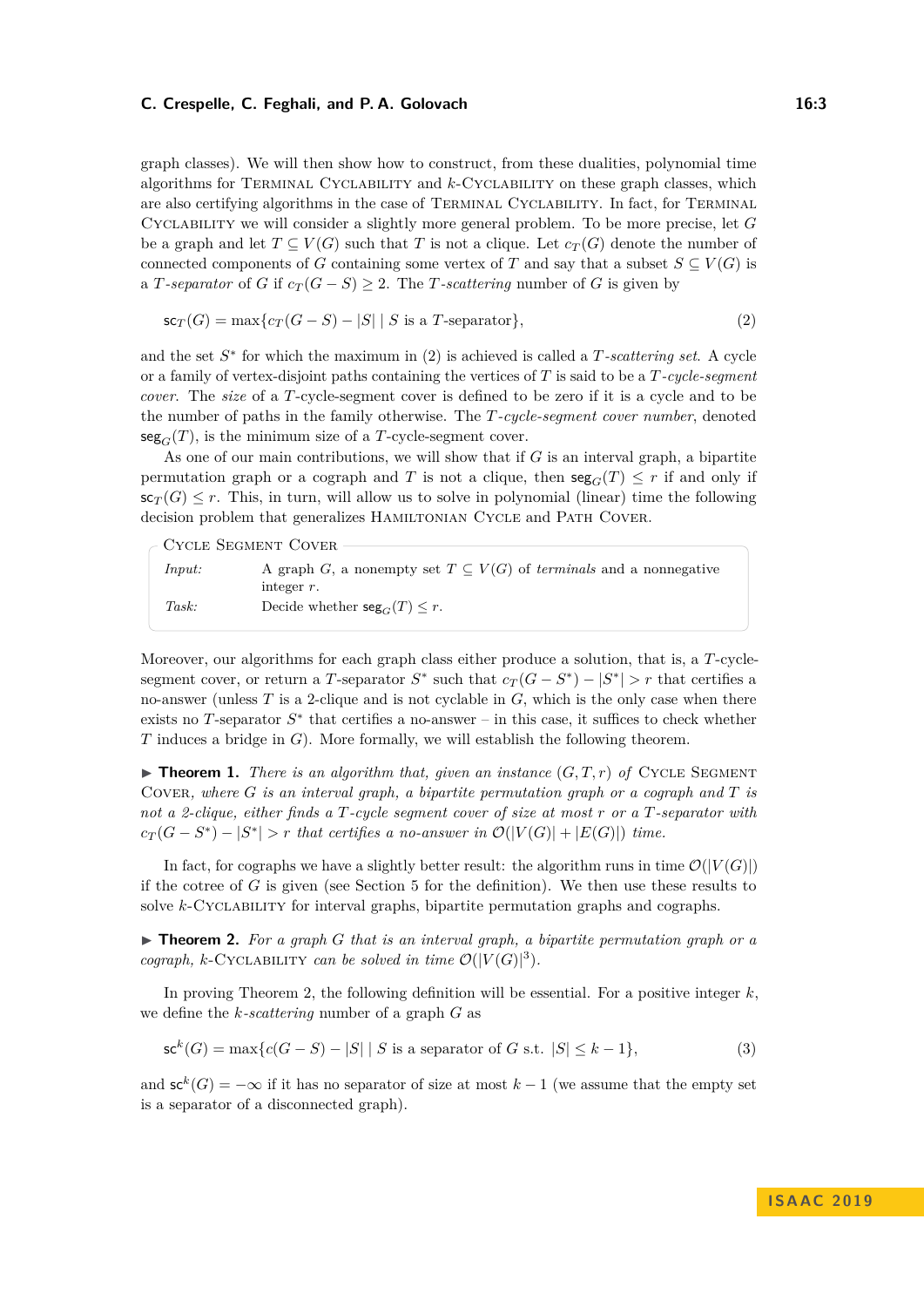#### **16:4 Cyclability in Graph Classes**

To prove Theorem [2,](#page-2-1) we first show that if *G* is an interval graph, a bipartite permutation graph or a cograph and *k* is a positive integer, then *G* is *k*-cyclable if and only if  $\mathsf{sc}^k(G) \leq 0$ . Our approach for solving *k*-Cyclability for interval graphs and cographs then consists of constructing polynomial time algorithms that compute the *k*-scattering number for these graph classes for all  $k \in \{1, \ldots, |V(G)|\}$  in cubic time. For bipartite permutation graphs, we use a different approach that gives a better running time.

The extended abstract is organized as follows. In Section [3,](#page-3-1) we sketch our algorithm for Cycle Segment Cover for interval graphs and describe how to solve *k*-Cyclability for interval graphs. In Sections [4](#page-9-0) and [5,](#page-10-0) we very briefly discuss our afore-mentioned results for, respectively, bipartite permutation graphs and cographs. We conclude the paper in Section [6](#page-10-1) with some open problems. Due to space constraints, the details of most proofs are omitted.

# <span id="page-3-0"></span>**2 Preliminaries**

We consider only finite undirected simple graphs and follow the standard graph theoretic notation and terminology (see, e.g., [\[17\]](#page-11-15)). We use *n* to denote the number of vertices and *m* the number of edges of the considered graphs unless it creates confusion. We say that a graph *G* is an *interval* graph if there is a family I of closed intervals of the line (called *interval model* or *representation*) such that *G* is isomorphic to the intersection graph of  $I$ . A graph *G* is a *permutation* graph if there is an ordering  $v_1, \ldots, v_n$  of its vertices and a permutation  $\pi$ :  $\{1, \ldots, n\}$   $\rightarrow$   $\{1, \ldots, n\}$  such that for  $1 \leq i < j \leq n$ ,  $v_i$  and  $v_j$  are adjacent in *G* if and only of  $\pi(i) > \pi(j)$ . A graph is a *bipartite permutation* graph if it is both a bipartite graph and a permutation graph. A graph is a *cograph* if it has no induced subgraph isomorphic to the path on four vertices. We refer to [\[6,](#page-11-16) [21\]](#page-12-11) for detailed introductions to these graph classes.

It is convenient to dispense with easy instances of our problems. An instance  $(G, T, r)$ of CYCLE SEGMENT COVER, where *T* is a clique, is a yes-instance, unless  $|T| = 2$ ,  $r = 0$ and *T* induces a bridge in *G*. Similarly, an instance  $(G, k)$  of *k*-CYCLABILITY, where *G* is a complete graph, is a yes-instance unless  $|V(G)| = 2$  and  $k = 2$ .

<span id="page-3-2"></span>Remark 3. In the sequel, we assume that  $G$  is not complete and  $T$  is not a clique.

# <span id="page-3-1"></span>**3 Interval graphs**

In this section, we prove Theorems [1](#page-2-2) and [2](#page-2-1) for interval graphs. Our algorithms use a specific interval representation of the input graph. A *clique path* of a graph *G* is a sequence of cliques  $C_1, \ldots, C_s$  of *G* such that

- **(i)**  $C_1 \cup ... \cup C_s = V(G)$ ,
- (ii) for all  $uv \in E(G)$ , there is  $i \in \{1, \ldots, s\}$  such that  $u, v \in C_i$ ,

(iii) for all 
$$
v \in V(G)
$$
, if  $v \in C_i \cap C_j$  for some  $1 \leq i < j \leq s$ , then  $v \in C_h$  for all  $h \in \{i, \ldots, j\}$ .

It is usually assumed in the definition of a clique path (see, e.g., [\[6,](#page-11-16) [21\]](#page-12-11)) that  $C_1, \ldots, C_s$ are maximal cliques of *G*. Here, we relax the standard definition and do not require the cliques to be inclusion-wise maximal so that some cliques may be identical or empty. It is well-known [\[6,](#page-11-16) [21\]](#page-12-11) that a graph is an interval graph if and only if it has a clique path. The classical recognition algorithm for interval graphs of Booth and Lueker [\[4\]](#page-11-17) constructs a clique path in time  $\mathcal{O}(n+m)$ . As we intend to design an  $\mathcal{O}(n+m)$ -time algorithm, we can assume from now on that the input graph is given with its clique path.

For a vertex  $v \in V(G)$ , we let  $\ell_v = \min\{i \in \{1, \ldots, s\} \mid v \in C_i\}$  and  $r_v = \max\{i \in \ell_v\}$  $\{1, \ldots, s\} \mid v \in C_i\}$ . We say that  $\ell_v$  and  $r_v$  are the *left bound* and *right bound* of *v* respectively. Notice that the intervals  $[\ell_v, r_v]$  of the real line for  $v \in V(G)$  form an interval representation of *G*. For  $1 \leq i \leq j \leq s$ , we denote  $C_{i,j} = \bigcup_{h=i}^{j} C_h$ .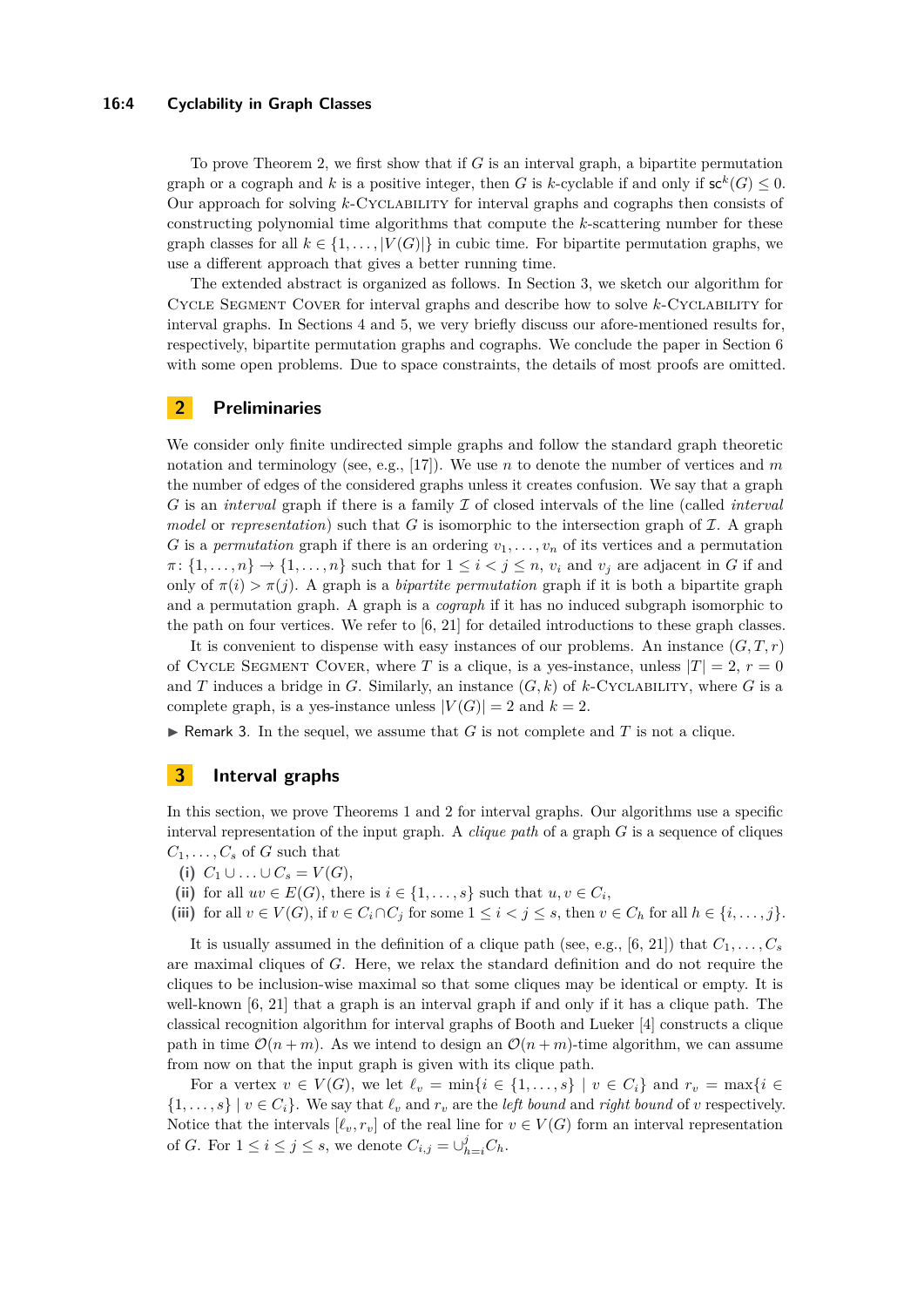#### **C. Crespelle, C. Feghali, and P. A. Golovach 16:5** 16:5

We use the following well-known observation about separators of interval graphs that results from the definition of a clique path (see, e.g., [\[6,](#page-11-16) [21\]](#page-12-11)).

<span id="page-4-2"></span> $\triangleright$  **Observation 4.** Let G be a connected interval graph with a clique path  $C_1, \ldots, C_s$ . If  $X = C_{1,i} \setminus C_{i+1} \neq \emptyset$  and  $Y = C_{i+1,s} \setminus C_i \neq \emptyset$  for some  $i \in \{1,\ldots,s-1\}$ , then  $C_i \cap C_{i+1}$  is *a separator of G such that X and Y are in distinct components of*  $G - (C_i \cap C_{i+1})$ *.* 

In Subsection [3.1](#page-4-0) we solve Cycle Segment Cover for interval graphs. In Subsection [3.2,](#page-8-0) we show how to compute the *k*-scattering number for interval graphs and use this result to solve *k*-Cyclability.

### <span id="page-4-0"></span>**3.1 Algorithm for Terminal Cyclability and Cycle Segment Cover**

In this subsection, we describe our algorithms for TERMINAL CYCLABILITY and CYCLE SEGMENT COVER. More formally, we prove the following theorem.

<span id="page-4-1"></span> $\triangleright$  **Theorem 5.** *There is an algorithm that, given an instance*  $(G,T)$  *of* TERMINAL CYClability *where G is an interval graph and T is not a* 2*-clique, finds either a cycle of G covering T* or a *T*-separator  $S^*$  with  $c_T(G - S^*) - |S^*| > 0$  that certifies a no-answer in time  $\mathcal{O}(n+m)$ .

The next part of the subsection contains a sketch of the proof of Theorem [5.](#page-4-1) We construct an algorithm that tries to find a cycle of a graph *G* that covers *T*. If it fails, we use the information obtained by the algorithm to construct a *T*-separator. The algorithm is inspired by the algorithm for finding a Hamiltonian cycle in interval graphs of Keil [\[26\]](#page-12-7). For us, it is more convenient to use a tailored variant of the algorithm from [\[7\]](#page-11-4) for a more general problem as this allows us to use some results of [\[7\]](#page-11-4) as black boxes. For this, we need some auxiliary results.

Let *G* be an interval graph given together with its clique path  $C_1, \ldots, C_s$ , and let  $T \subseteq V(G)$  such that *T* is not a clique (see Remark [3\)](#page-3-2). If *G* has at least two distinct connected components containing vertices of *T*, then *G* has no cycle covering *T* and the algorithm returns  $S^* = \emptyset$ . We can thus assume that the vertices of *T* are in the same connected component, so we can discard the other components if they exist. Clearly, all this can be done in linear time. So we can safely assume, from now on, that *G* is connected.

Our algorithm (Algorithm [1](#page-5-0) below) scans the clique path of *G* from the leftmost clique to the rightmost and selects vertices from these cliques depending on their bounds. In order to break ties between a subset of vertices having the same right bound (Lines 4 and 9) or the same left bound (Line 14), we use a pre-decided arbitrary total order  $\pi$  on the vertices of *G* and always select the leftmost vertex in the subset with respect to  $\pi$ . Let  $p = \min\{r_v \mid v \in T\}$ and  $q = \max{\ell_n | v \in T}$ . Let  $w_b$  be the minimum vertex of T with respect to  $\pi$  such that  $r_{w_b} = p$ . Analogously, let  $w_e$  be the maximum vertex of *T* with respect to  $\pi$  such that  $\ell_{w_e} = q$ . Since *T* is not a clique, it follows that  $p < q$ ,  $w_b \neq w_e$  and  $w_b w_e \notin E(G)$ .

Algorithm [1](#page-5-0) tries to construct two  $(w_b, w_e)$ -paths  $P_1$  and  $P_2$  that are internally vertexdisjoint such that  $T \subseteq V(P_1) \cup V(P_2)$ . If the algorithm succeeds, then the concatenation of *P*<sub>1</sub> and *P*<sub>2</sub> is a cycle covering *T*. Initially,  $P_1 = P_2 = w_b$ . Afterwards, the algorithm attaches new vertices to one of the end-vertex of the two paths, which we call the *extremity* of the path. For each  $P_i$ , the initial extremity of  $P_i$  is  $w_b$  and whenever we append a new vertex to the path, this vertex becomes the new extremity. It is easy to prove the following property.

<span id="page-4-3"></span>**Lemma 6.** If Algorithm [1](#page-5-0) returns  $P_1$  and  $P_2$ , then  $P_1$  and  $P_2$  are internally vertex-disjoint  $(w_b, w_e)$ -paths that contain all the vertices of  $T$ .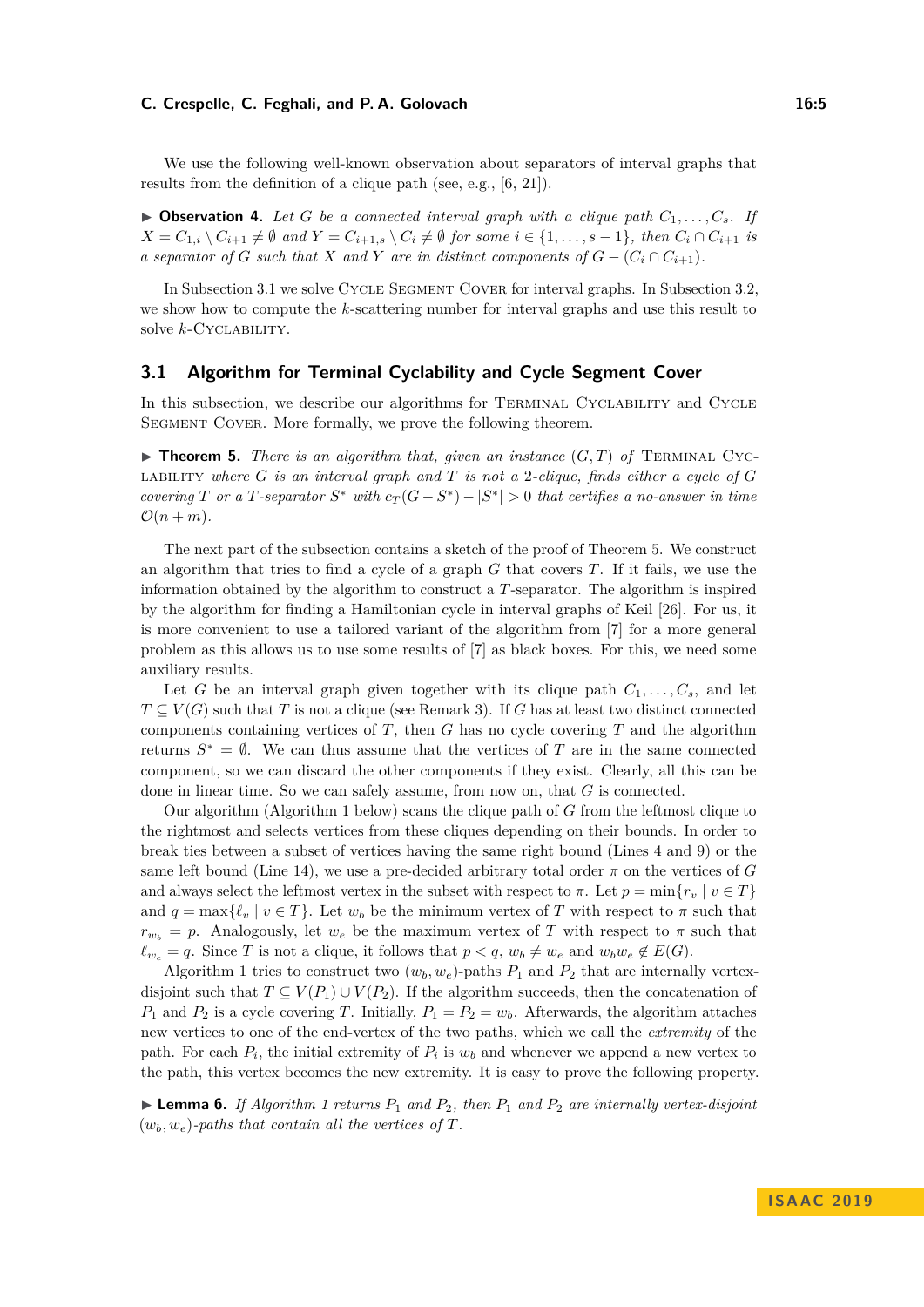**Algorithm 1** An algorithm for interval graphs that finds two internally vertex-disjoint  $(w_b, w_e)$ -paths  $P_1$  and  $P_2$  such that  $T \subseteq V(P_1) \cup V(P_2)$ .

|                         | 1 begin                                                                                                          |  |  |  |
|-------------------------|------------------------------------------------------------------------------------------------------------------|--|--|--|
| $\mathbf{2}$            | let $P_1 = P_2 = w_b;$                                                                                           |  |  |  |
| 3                       | for $t = p$ to $q - 1$ do                                                                                        |  |  |  |
| $\overline{\mathbf{4}}$ | choose $P_i \in \{P_1, P_2\}$ such that the extremity of $P_i$ has the leftmost right                            |  |  |  |
|                         | bound:                                                                                                           |  |  |  |
| 5                       | attach the vertices $x \in T \setminus (V(P_1) \cup V(P_2))$ s.t. $r_x = t$ to $P_i$ ;                           |  |  |  |
| 6                       | for $i = 1, 2$ do                                                                                                |  |  |  |
| 7                       | if the extremity of $P_i$ has right bound at most t then                                                         |  |  |  |
| 8                       | <b>if</b> the subset of vertices $y \in (C_t \cap C_{t+1}) \setminus (V(P_1) \cup V(P_2))$ is not empty          |  |  |  |
| 9                       | <b>then</b> extend $P_i$ by attaching such a y having the leftmost right                                         |  |  |  |
|                         | bound;                                                                                                           |  |  |  |
| 10                      | else report that $T$ is not cyclable and quit;                                                                   |  |  |  |
| 11                      | end                                                                                                              |  |  |  |
| 12                      | end                                                                                                              |  |  |  |
| 13                      | end                                                                                                              |  |  |  |
| 14                      | attach the vertices $x \in T \setminus \{w_e\}$ s.t. $l_x = q$ to $P_1$ , then attach $w_e$ to $P_1$ and $P_2$ ; |  |  |  |
| 15                      | return $P_1$ and $P_2$ ;                                                                                         |  |  |  |
| 16 end                  |                                                                                                                  |  |  |  |

<span id="page-5-0"></span>Our next aim is to show that if Algorithm [1](#page-5-0) reports that *T* is not cyclable, then there is a *T*-separator  $S^*$  such that  $c_T(G - S^*) > |S^*|$ . The main observation that we shall use to construct the set  $S^*$  is that for  $T = V(G)$ , Algorithm [1](#page-5-0) is precisely an algorithm for finding a Hamiltonian cycle in an interval graph. Our algorithm can be interpreted, to a large extent, as a variant of Keil's algorithm [\[26\]](#page-12-7) or of Algorithm 1 of Broersma et al. [\[7\]](#page-11-4) (the main difference between our algorithm and theirs is that our algorithm does not try to include, in the constructed paths, all vertices that it encounters). In particular, in [\[7\]](#page-11-4) an explicit construction is given of a separator *S* of *G* such that  $c(G - S) > |S|$  for the case when *G* has no Hamiltonian cycle. We adapt their approach by first altering our graph so as to allow the use of some of their results. The rest of our arguments are related to the ones in [\[7\]](#page-11-4) but have their own features and are more than just a variation.

Assume that Algorithm [1](#page-5-0) stops at Line 10 for  $t = t^*$ . Note that from the range of variation of *t* in the main loop (Line 3), we have  $t^* < q$ . Denote by  $P_1^*$  and  $P_2^*$  the paths constructed by the algorithm before it quits. We require some additional notations from [\[7\]](#page-11-4).

For real numbers  $a \leq b$ ,  $[a, b] = \{x \in \mathbb{R} \mid a \leq x \leq b\}$ ,  $[a, b] = \{x \in \mathbb{R} \mid a \leq x \leq b\}$ , and  $(a, b) = \{x \in \mathbb{R} \mid a < x < b\}.$  If vertex *u* has been processed by the algorithm and attached to a path at some step *t* of the for loop at Lines 3–13, we say that *u* has been *activated at time*  $a_u = t$ . We define  $a_{w_b} = p$ . If *u* is activated and a vertex *v* has been attached to *u* at some step  $t' \geq t$  of the for loop, we say that *u* has been *deactivated at time*  $d_u = t'$ . Thus,  $\ell_u \leq a_u \leq d_u \leq r_u$  and *u* is said to be *free*, *active* or *depleted* on, respectively, the intervals  $[\ell_u, a_u]$ ,  $[a_u, d_u]$  and  $[d_u, r_u]$ . Note that some of these intervals may be empty. Whenever we say that  $u$  is free (respectively, active or depleted) on an interval  $I$  of the real line, this means that  $I \subseteq [\ell_u, a_u)$  (respectively,  $I \subseteq [a_u, d_u)$  or  $I \subseteq [d_u, r_u]$ ). We also say that  $v \in V(P_i^*)$  for  $i \in \{1, 2\}$  is a *descendant* of  $u \in V(P_i^*)$  if *v* was attached to  $P_i^*$  after *u* and that *v* is the *last descendant* on an interval *I* if *v* is the last vertex attached to  $P_i^*$  at steps  $t \in I$  of the for loop at Lines 3–13. A vertex *v* is said to be *renounced* if it is missed by the algorithm, that is,  $\ell_v \leq t^*$  and  $v \notin V(P_1^*) \cup V(P_2^*)$ . The set of renounced vertices is denoted by R.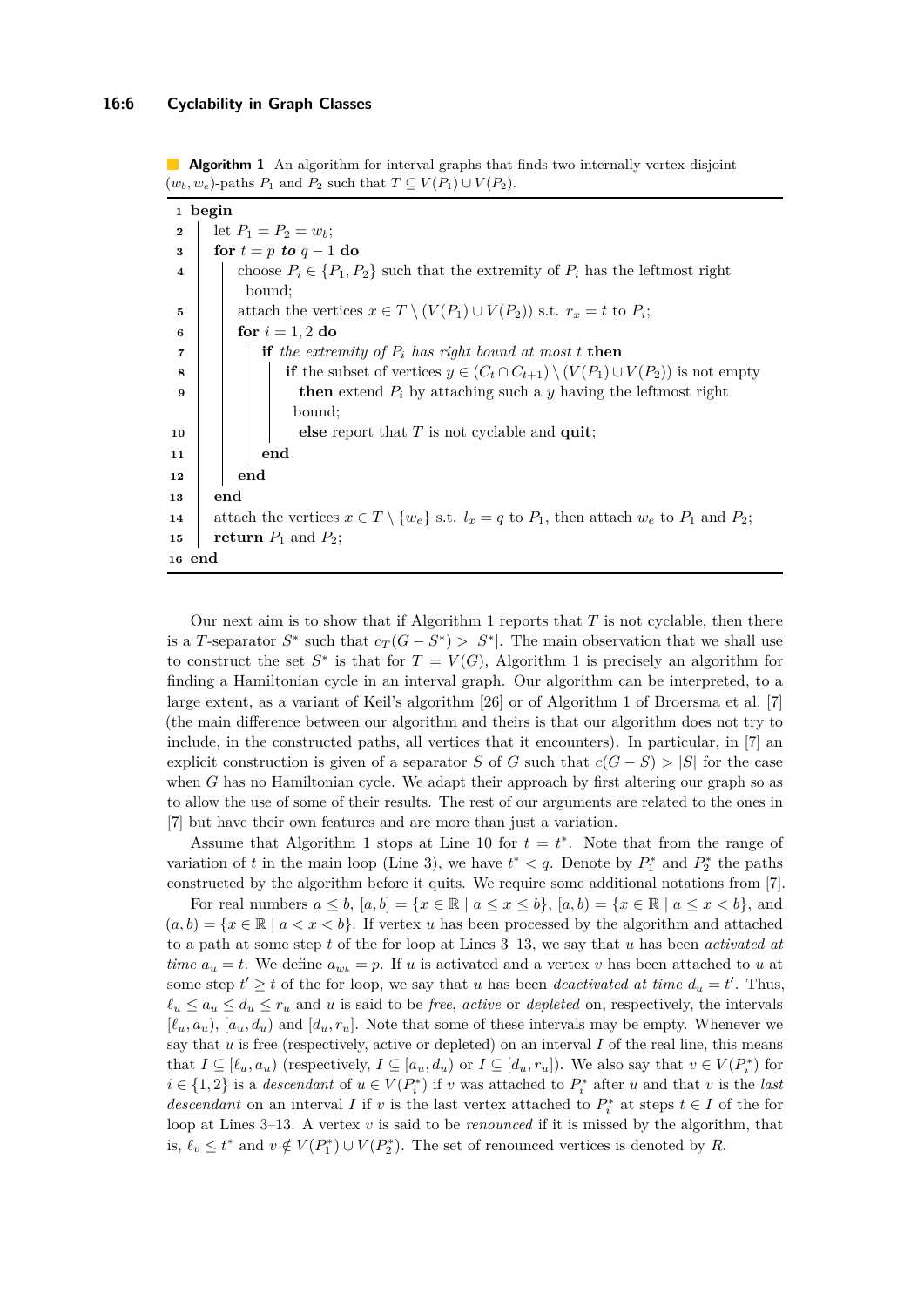#### **C. Crespelle, C. Feghali, and P. A. Golovach 16:7**

Let  $G^* = G - R$ , and let  $T^* = V(G) \setminus R$ . For  $i \in \{1, \ldots, s\}$ , denote  $C_i^* = C_i \setminus R$ . Clearly,  $C_1^*, \ldots, C_s^*$  is a clique path of  $G^*$ . Recall that for  $1 \le i \le j \le s$ ,  $C_{i,j}^* = \bigcup_{h=i}^j C_h^*$ .

The description of Algorithm 1, with tie-breaking order *π*, implies the following property.

▶ **Lemma 7.** *Algorithm [1](#page-5-0) for the instance*  $(G^*,T^*)$  *of* TERMINAL CYCLABILITY, with *tie-breaking order*  $\pi$ , *quits at Line 10 and constructs the paths*  $P_1^*$  *and*  $P_2^*$ .

As mentioned above, the fact that our Algorithm [1](#page-5-0) for  $(G^*,T^*)$  works along the same lines as Algorithm 1 of [\[7\]](#page-11-4) will allow us to use the following Lemma 2.2 of [\[7\]](#page-11-4).

<span id="page-6-1"></span>**► Lemma 8** ([\[7\]](#page-11-4)). Let  $t \in \{p, \ldots, q-1\}$  such that Algorithm [1](#page-5-0) with input  $(G^*, T^*)$  either *finishes iteration t of the for loop at Lines 3–13 or terminates at Line 10 within iteration t. If there is at least one depleted vertex on the interval*  $(t, t + 1)$ *, then there exists an integer t such that*  $p \le t' < t$  *with the following properties:* 

- **(i)**  $(C_{t'+1,t}^* \setminus (C_{t'}^* \cup C_{t+1}^*)) \neq \emptyset$ ,
- (ii) there exists a unique vertex  $u \in C^*_{t'} \cap C^*_{t+1}$  such that  $u$  is active on  $(t', t' + 1)$  and  $u$  is *depleted on*  $(t, t + 1)$ *,*
- (iii) all vertices that are active on  $(t, t+1)$  are also active on  $(t', t'+1)$ *, with the only possible exception of the last descendant v of u on*  $(t', t + 1)$  *which may be free on*  $(t', t' + 1)$ *,*
- (iv) all vertices that are depleted on  $(t, t + 1)$  are also depleted on  $(t', t' + 1)$ *, except u* which *is active on*  $(t', t' + 1)$ *,*
- (v) all vertices that are active on  $(t', t' + 1)$  are also active on  $(t, t + 1)$ , except *u* which is *depleted on*  $(t, t + 1)$ *, and*
- (vi) all vertices that are free on  $(t', t' + 1)$  are also free on  $(t, t + 1)$ , with the only possible *exception of v if it is active on*  $(t, t + 1)$ *.*

For our purposes, we need one additional property (vii), stated by Lemma [9](#page-6-0) below, which can be proved to be satisfied by the minimum  $t'$  satisfying properties (i)-(vi) of Lemma [8.](#page-6-1)

<span id="page-6-0"></span>**► Lemma 9.** Let  $t \in \{p, \ldots, q-1\}$  such that Algorithm [1](#page-5-0) with input  $(G^*, T^*)$  either finishes *iteration t of the for loop at Lines 3–13 or terminates at Line 10 within iteration t. If there is at least one depleted vertex on the interval*  $(t, t + 1)$ *, then there exists an integer*  $t' < t$  *that satisfies the conditions (i)–(vi) and the following property:*

(vii) *there is*  $x \in V(G^*)$  *such that*  $a_x = t'$  *and*  $x$  *is active during*  $(t', t' + 1)$ *.* 

We now use Lemma [9](#page-6-0) to construct the following decreasing sequence  $t_1, t_2, \ldots$  of positive integers. We set  $t_1 = t^*$ . Then we construct  $t_{i+1}$  from the already constructed  $t_i$  as follows. If, for  $t = t_i$ , there is at least one depleted vertex on  $(t, t + 1)$ , then find  $t' < t$  such that the conditions (i)–(vii) of Lemmas [8](#page-6-1) and [9](#page-6-0) are satisfied and set  $t_{i+1} = t'$ . We stop the construction if there is no depleted vertex on  $(t, t + 1)$  for  $t = t_i$ . Clearly, the constructed sequence is finite and we denote it by  $t_1, \ldots, t_k$ , with *k* being its number of elements.

For  $i \in \{1, \ldots, k\}$ , we define  $S_i = C_{t_i}^* \cap C_{t_i+1}^*$  and  $S^* = \bigcup_{i=1}^k S_i$ . We require the following crucial property of  $S^*$  that was shown in the proof of Theorem 2.1 of [\[7\]](#page-11-4).

<span id="page-6-2"></span>► **Lemma 10** ([\[7\]](#page-11-4)). The set  $S^*$  is a separator of  $G^*$  and  $c(G^* - S^*) \geq k + 1 > |S^*|$ .

From Lemma [10,](#page-6-2) we establish an essential result for the proof of Theorem [5.](#page-4-1)

<span id="page-6-3"></span>► **Lemma 11.** *The set*  $S^*$  *is a T*-separator *in*  $G$  *and*  $c_T(G - S^*) > |S^*|$ *.* 

Mindful of Lemma [10,](#page-6-2) Lemma [11](#page-6-3) intuitively states that the set *R* of renounced vertices of *G* does not play an important role in finding a *T*-separator of *G* whose removal "maximises" the number of resulting components containing some member of *T*.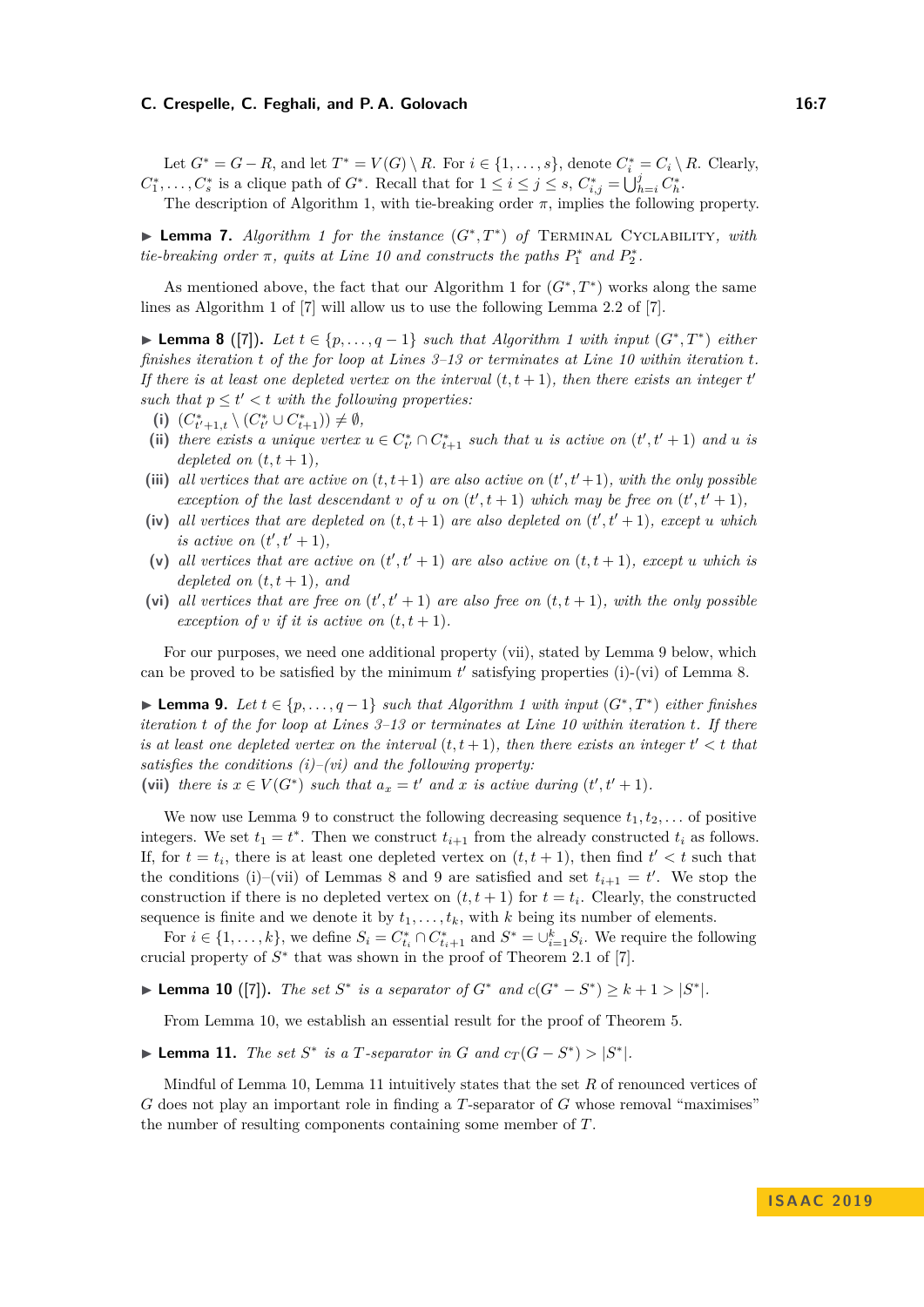**Proof.** We use the second inequality of Lemma [10](#page-6-2)  $(k + 1 > |S^*|)$  and we prove in addition that  $c_T(G-S^*)$  ≥  $k+1$ . To this purpose, we define subsets  $X_i$  with  $0 ≤ i ≤ k$  (see below) for which we show that each  $X_i$  has a non-empty intersection with *T* (Claim [12\)](#page-7-0) and the sets  $X_i$ are separated by  $S^*$  in G (Claim [13\)](#page-7-1). Let  $X_k = C^*_{1,t_k} \setminus C^*_{t_k+1}, X_j = C^*_{t_{j+1}+1,t_j} \setminus (C^*_{t_{j+1}} \cup C^*_{t_j+1})$ for  $j \in \{1, \ldots, k-1\}$  and  $X_0 = C^*_{t_1+1,s} \setminus C^*_{t_1}$ . We have two claims.

<span id="page-7-0"></span> $\triangleright$  Claim 12. For all *i* such that  $0 \leq i \leq k$ ,  $X_i \cap T \neq \emptyset$ .

Let us first argue that  $w_b \in X_k$  and  $w_e \in X_0$ . As the main loop of Algorithm [1](#page-5-0) (Lines 3– 13) starts iterating with  $t = p$ , there is no depleted vertex on  $(t, t + 1)$  for  $t < p$ . Hence  $t_k \geq p$  and given that  $w_b \in C_p \setminus C_{p+1}$  it follows that  $w_b \in C_p^* \setminus C_{p+1}^*$ . In other words,  $w_b \in C_{1,p}^* \setminus C_{p+1}^*$  and so  $w_b \in X_k$ . Similarly,  $w_e \in C_q \setminus C_{q-1} = C_q^* \setminus C_{q-1}^*$  since  $t^* < q$ , which implies that  $w_e \in C^*_{q,s} \setminus C^*_{q-1}$  and so  $w_e \in X_0$ .

Now fix some  $i \in \{1, \ldots, k-1\}$ . By construction of the sequence  $t_1, \ldots, t_k$  the conditions (i)–(vii) of Lemmas [9](#page-6-0) are satisfied with  $t = t_i$  and  $t' = t_{i+1}$ . By (ii), there is a vertex  $u \in C_{t_{i+1}}^* \cap C_{t_i+1}^*$  that is active on  $(t_{i+1}, t_{i+1} + 1)$  and depleted on  $(t_i, t_i + 1)$ . This means that  $t_{i+1} + 1 \leq d_u \leq t_i$  and  $r_u \geq t_i + 1$ . From these bounds, some vertex *x* must have been attached to the path with extremity *u* at time  $t = d_u$  in Line 5 of Algorithm [1](#page-5-0) and so, again by the algorithm, must be a member of *T* with  $r_x = d_u < t_i + 1$ .

If we can show that  $x \in X_i = C^*_{t_{i+1}+1,t_i} \setminus (C^*_{t_{i+1}} \cup C^*_{t_i+1}),$  then the claim follows. Since  $r_x < t_i + 1$ , *x* is not the last descendant of *u* on  $(t_{i+1}, t_i + 1)$  and is not free on  $(t_i, t_i + 1)$ . Hence, by (vi), x is also not free on  $(t_{i+1}, t_{i+1} + 1)$ . Therefore,  $t_{i+1} < \ell_x \leq r_x < t_i + 1$  and hence  $x \notin C^*_{t_{i+1}} \cup C^*_{t_i+1}$ . This means that  $x \in X_i$  and the claim is proved.

<span id="page-7-1"></span> $\triangleright$  Claim 13. For all distinct *i, j* ∈ {0, ..., *k*} and every *x* ∈ *X<sub>i</sub>* and *y* ∈ *X<sub>j</sub>*, *x* and *y* are in distinct components of  $G - S^*$ .

It suffices to show that for every  $z \in R$  there is  $i \in \{0, \ldots, k\}$  such that  $t_{i+1} + 1 \leq$  $\ell_z \leq r_z \leq t_i$ , where we assume that  $t_0 = s$  and  $t_{k+1} = 0$ . Indeed, this implies that for all  $i \in \{1, \ldots, k\}, C_{t_i} \cap C_{t_i+1} \subseteq S^*$  and the claim then follows from Observation [4.](#page-4-2)

Suppose, towards a contradiction, that there is some  $z \in R$  and some  $i \in \{1, ..., k\}$  with the property that  $\ell_z \leq t_i < r_z$ , and assume without loss of generality that *i* is minimum with respect to these conditions. We first show that  $i > 1$ . Indeed, if  $i = 1$  then  $\ell_z \leq t_1 = t^*$ and  $r_z > t^*$ . But as *z* is a member of *R*, it follows that  $z \in (C_{t^*} \cap C_{t^*+1}) \setminus (V(P_1) \cup V(P_2))$ , which is empty since the condition at Line 8 failed at time  $t = t^*$  and Algorithm [1](#page-5-0) quit at Line 10, a contradiction.

Therefore  $i > 1$ . Recall in this case that  $t_i$  was constructed from  $t = t_{i-1}$  by choosing  $t_i < t$  such that for  $t' = t_i$  the conditions (i)–(vii) of Lemmas [8](#page-6-1) and [9](#page-6-0) hold. To finish off the proof of the claim, we will show that  $\ell_z \leq t_i \leq t_{i-1} < r_z$ , giving the final contradiction since, by the minimality of *i*, there is no  $z \in R$  with  $\ell_z \leq t_{i-1} < r_z$ .

We already know that  $\ell_z \leq t_i \leq t_{i-1}$ . By (vii), there is  $x \in V(G^*)$  such that  $a_x = t_i$  and *x* is active on  $(t_i, t_i + 1)$ . By (ii) and (v), *x* is either active or depleted on  $(t_{i-1}, t_{i-1} + 1)$ . In either case,  $r_x \ge t_{i-1} + 1 > t_i$ . Given that  $a_x = t_i$  (that is, *x* was attached to some path at the  $t_i$ -th iteration of the for loop of Algorithm [1](#page-5-0) at Lines 3–13) and  $r_x > t_i$ , it follows that *x* was attached to some path at Line 9 of Algorithm [1.](#page-5-0) Hence, the right bound of *x* is less than or equal to that of *z*, which implies  $r_z \geq t_{i-1} + 1$  and the claim is proved.

From Claims [12](#page-7-0) and [13,](#page-7-1) it follows that  $c_T(G - S^*) \geq k + 1$  and consequently  $c_T(G - S^*) \geq$  $|S^*|$  from the second inequality of Lemma [10.](#page-6-2)

We are now ready to complete the sketch of the proof of Theorem [5.](#page-4-1)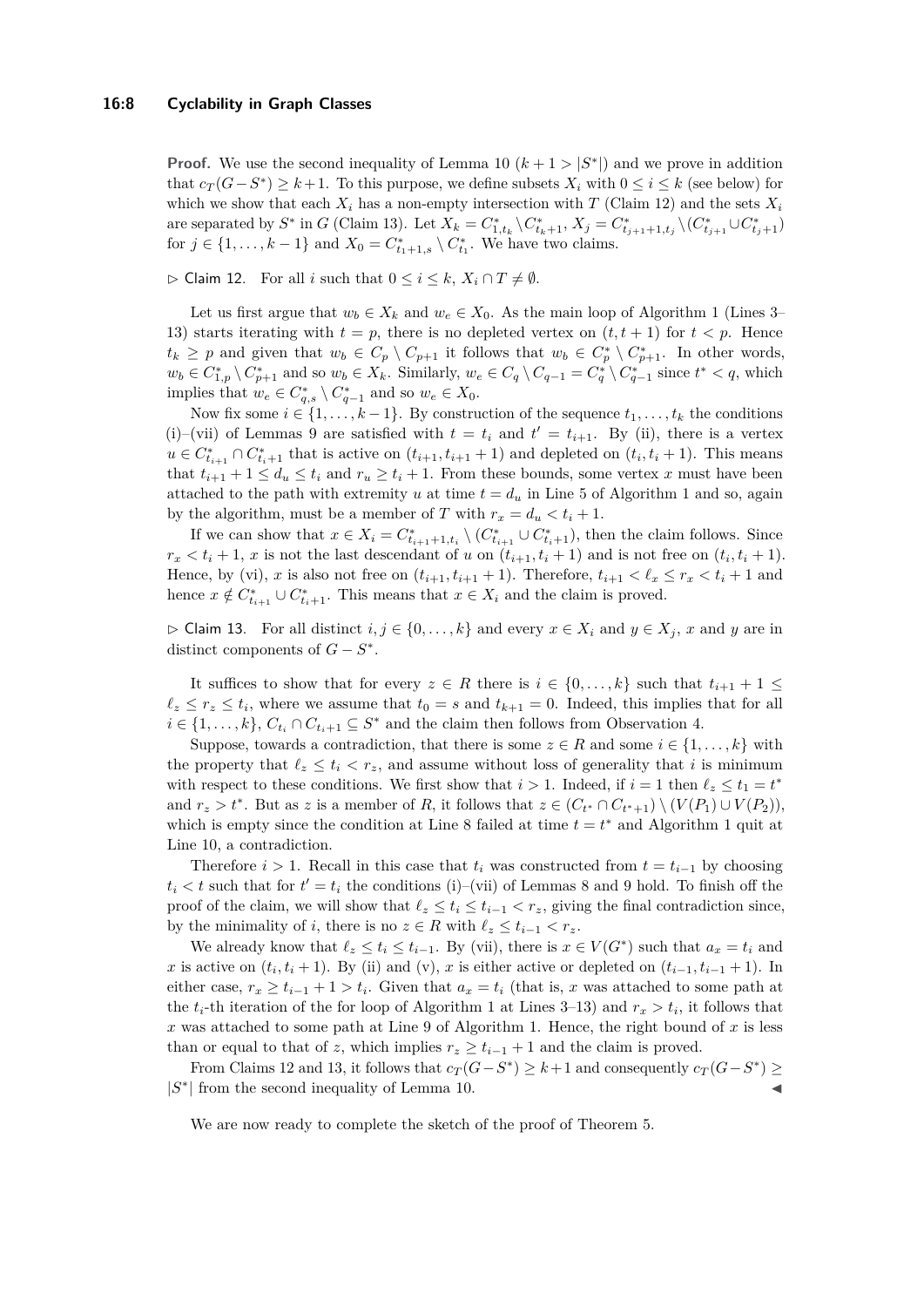#### **C. Crespelle, C. Feghali, and P. A. Golovach 16:9**

**Proof sketch of Theorem [5.](#page-4-1)** As mentioned earlier, we can assume that *G* is connected. We can also assume that we can compute in  $O(n+m)$  time a clique path  $C_1, \ldots, C_s$  of *G*, where each clique is inclusion maximal (by the algorithm of Booth and Lueker [\[4\]](#page-11-17)), so  $s \leq n$ . We also compute the left bound and right bound  $\ell_v$  and  $r_v$  of each vertex  $v \in V(G)$ , which allows us to find the vertices  $w_b$  and  $w_e$  in time  $\mathcal{O}(n)$ . Also in time  $\mathcal{O}(n)$ , we construct the list *L* consisting of the right bounds of the elements of  $T \setminus \{w_b, w_e\}$  in increasing order.

Next, we run Algorithm [1.](#page-5-0) At each iteration *t* of the for loop, Algorithm [1](#page-5-0) only needs to decide whether the path under consideration should be extended (at Line 5 and/or Line 9), after which we also need to determine which vertex of *G* is to be attached to the extremity of this path. Now, given that a path is extended only if the right bound of its extremity (condition at Line 7) or of some vertex of *T* (condition at Line 5) is precisely *t*, the first computation takes constant time with the list  $L$  at hand and hence  $\mathcal{O}(n)$  time in total. Moreover, whenever a path is to be extended, we scan the vertices of  $C_t \subseteq N_G(v)$ . As we never extend more than once a path with the same extremity, this takes in total time  $O(\sum_{v \in V} d_G(v)) = O(m)$ . Thus, Algorithm [1](#page-5-0) runs in  $O(n+m)$  time. Now, if Algorithm 1 finishes at Line 15 and outputs two paths  $P_1$  and  $P_2$ , then we are done by Lemma [6.](#page-4-3) Otherwise, Algorithm [1](#page-5-0) finishes at Line 10, so we work backwards through the algorithm in order to construct the sequence  $t_1, \ldots, t_k$  and the set  $S^* = \bigcup_{i=1}^k S_i$  that certifies a negative answer. With a careful implementation, this can be done in  $\mathcal{O}(n+m)$  time as well.

 $\blacktriangleright$  Remark 14. To avoid any misunderstanding, the assumption that the cliques of the clique path of *G* in the proof of Theorem [5](#page-4-1) are maximal is crucial for the running time analysis. But it is also necessary to prove Lemmas [6–](#page-4-3)[11](#page-6-3) without this maximality assumption, since the cliques  $C_1^*, \ldots, C_s^*$  of the graph  $G^*$  (obtained from  $G$  by the removal of the set of renounced vertices) are not necessarily maximal. In other words, it is essential to start off with an input graph whose clique path consists of maximal cliques but to also prove statements that concern interval graphs whose clique path may contain non-maximal cliques.

To solve Cycle Segment Cover, we require a folklore observation (see, e.g., [\[13\]](#page-11-7)).

<span id="page-8-2"></span>▶ **Observation 15.** *Let G be a graph,*  $T \subseteq V(G)$  *and k be a positive integer. If G' is obtained from G by adding k universal vertices to G*, *then*  $\mathsf{sc}_T(G) \leq k$  *if and only if*  $\mathsf{sc}_T(G') \leq 0$ *.* 

Combining this observation with a careful analysis of the running time of the previous algorithm applied to  $G'$  instead of  $G$ , we obtain the following result.

 $\triangleright$  **Theorem 16.** *There is an algorithm that, given an instance*  $(G, T, r)$  *of* CYCLE SEGMENT Cover*, where G is an interval graph and T is not a* 2*-clique, finds either a cycle or a family of at most r* paths that cover *T* or a *T*-separator  $S^*$  with  $c_T(G - S^*) - |S^*| > r$  that certifies *a* no-answer in time  $O(n+m)$ .

## <span id="page-8-0"></span>**3.2** *k***-Cyclability for interval graphs**

<span id="page-8-1"></span>In this subsection we prove Theorem [2](#page-2-1) for interval graphs. From Theorem [5](#page-4-1) and from the definition of  $\mathsf{sc}^k(G)$ , an interval graph *G* with at least three vertices is *k*-cyclable if and only if  $\mathsf{sc}^k(G) \leq 0$ . So to solve *k*-CYCLABILITY on interval graphs, it is sufficient to construct a polynomial algorithm that computes the *k*-scattering number of *G* for any  $k \leq n - 1$ . The only remaining task will consist in finding the largest integer *k* such that  $\mathsf{sc}^k(G) \leq 0$ . We use the following lemma.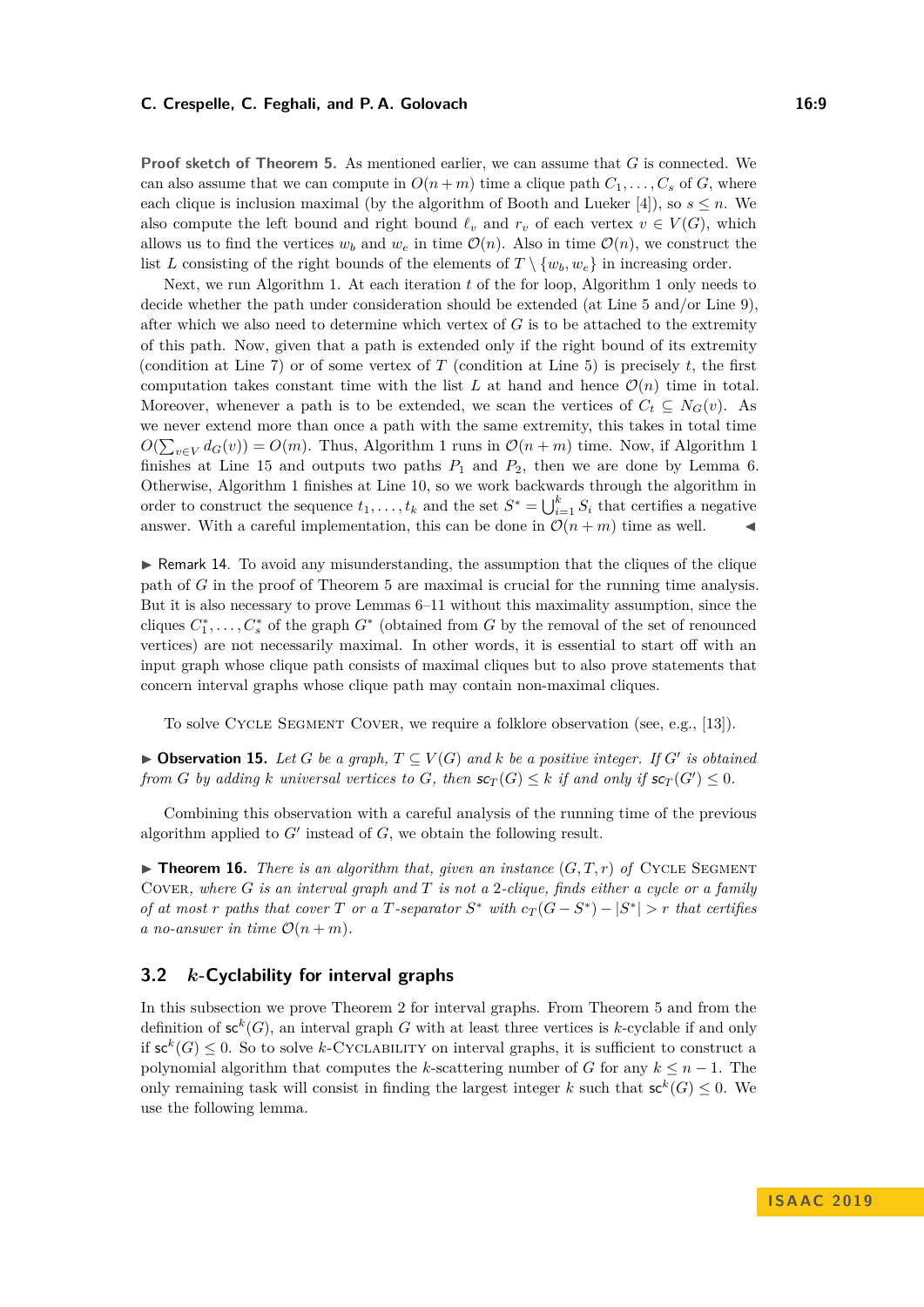$\blacktriangleright$  **Lemma 17.** Let *G* be an interval graph, let  $C_1, \ldots, C_s$  be a clique path of *G*, where  $C_1, \ldots, C_s$  are pairwise-distinct maximal cliques of  $G$ , and let  $S$  be a separator of  $G$ . Then,

<span id="page-9-1"></span>there exist 
$$
1 \le t_1 < ... < t_r < s
$$
 such that  $S' = \bigcup_{i=1}^r (C_{t_i} \cap C_{t_i+1})$  (4)

*and*  $S' \subseteq S$  *and*  $S'$  *is a separator of*  $G$  *such that*  $c(G - S') \ge c(G - S)$ *.* 

Informally, the above lemma states that, in computing the *k*-scattering number, one can restrict their attention to a subset of separators, namely these separators that satisfy [\(4\)](#page-9-1), which we call *canonical separators*. Thus, Lemma [17](#page-8-1) implies that, for an interval graph *G*,  $\mathsf{sc}^k(G)$  can be equivalently defined as

$$
\mathsf{sc}^k(G) = \max\{c(G - S) - |S| \mid S \text{ is a canonical separator of } G \text{ s.t. } |S| \le k - 1\}. \tag{5}
$$

To solve *k*-Cyclability, our algorithm computes canonical separators via a dynamic programming scheme on the given clique path  $C_1, \ldots, C_s$  of a non-complete interval graph.

I **Theorem 18.** *For a non-complete interval graph G, one can solve k*-Cyclability *and compute the scattering numbers*  $\mathbf{s}c^k(G)$  *for all*  $k \in \{1, \ldots, n-1\}$  *in time*  $\mathcal{O}(n^3)$ *.* 

# <span id="page-9-0"></span>**4 Bipartite permutation graphs**

In this section we briefly sketch our results for CYCLE SEGMENT COVER and *k*-CYCLABILITY on bipartite permutation graphs. Let  $G = (V_1, V_2, E)$  a bipartite graph. Let  $\sigma_1 = \langle u_1, \ldots, u_p \rangle$ and  $\sigma_2 = \langle v_1, \ldots, v_q \rangle$  be orderings of, respectively,  $V_1$  and  $V_2$ . It is said that  $(\sigma_1, \sigma_2)$  is a *strong ordering* of *G* if for every  $1 \leq i < i' \leq p$  and  $1 \leq j' < j \leq q$ , if  $u_i v_j, u_{i'} v_{j'} \in E(G)$ , then  $u_i v_j$ ,  $u_{i'} v_j \in E(G)$ . Spinrad, Brandstädt and Stewart [\[30\]](#page-12-12) showed that (1) a bipartite graph is a permutation graph if and only if it has a strong ordering and that (2) in any such ordering, for every  $v \in V(G)$ , the vertices of  $N_G(v)$  are consecutive either in  $\sigma_1$  or in  $\sigma_2$ . Using this and other results from [\[30\]](#page-12-12), we prove the following theorem.

<span id="page-9-2"></span> $\blacktriangleright$  **Theorem 19.** *There is an algorithm that, given an instance*  $(G, T, r)$  *of* CYCLE SEGMENT Cover*, where G is a bipartite permutation graph and T is not a* 2*-clique, finds either a cycle or a family of at most r* paths that cover *T* or a *T*-separator  $S^*$  with  $c_T(G - S^*) - |S^*| > r$ *that certifies a no-answer in time*  $\mathcal{O}(n+m)$ *.* 

To prove Theorem [19,](#page-9-2) we first establish the stronger fact that in a connected bipartite permutation graph *G*, if  $T \subseteq V(G)$  is not cyclable (and not a 2-clique) then there is a *T*separator  $S^*$  with the property  $c_T(G - S^*) - |S^*| > 0$  such that  $S^*$  is formed by consecutive vertices with respect to the strong ordering of either  $V_1$  or  $V_2$ . We use this fact to construct a certifying algorithm for Terminal Cyclability and then, finally, generalize this algorithm to Cycle Segment Cover. Note that, unlike for interval graphs, we cannot use an analogue of Observation [15](#page-8-2) for bipartite permutation graphs because the class of bipartite permutation graphs is not closed under adding a universal vertex.

For *k*-CYCLABILITY, we first show that a connected bipartite permutation graph  $G =$  $(V_1, V_2, E)$  with at least three vertices is *k*-cyclable if and only if all the subsets *T* satisfying the following property are cyclable:  $T \subseteq V_i$  *for some*  $i \in \{1,2\}$ *, the vertices of T* are *consecutive in*  $\sigma_i$  *and*  $|T| = \min\{|V_i|, k\}$ . Using this equivalence, we test the *k*-cyclability of *G* by running the *T*-cyclability algorithm for each subset *T* of terminals satisfying the aforementioned property. As the number of such subsets  $T$  is  $O(n)$ , we obtain the following theorem, which implies Theorem [2](#page-2-1) for bipartite permutation graphs (notice the slightly better running time, namely  $\mathcal{O}(nm)$  instead of  $\mathcal{O}(n^3)$ .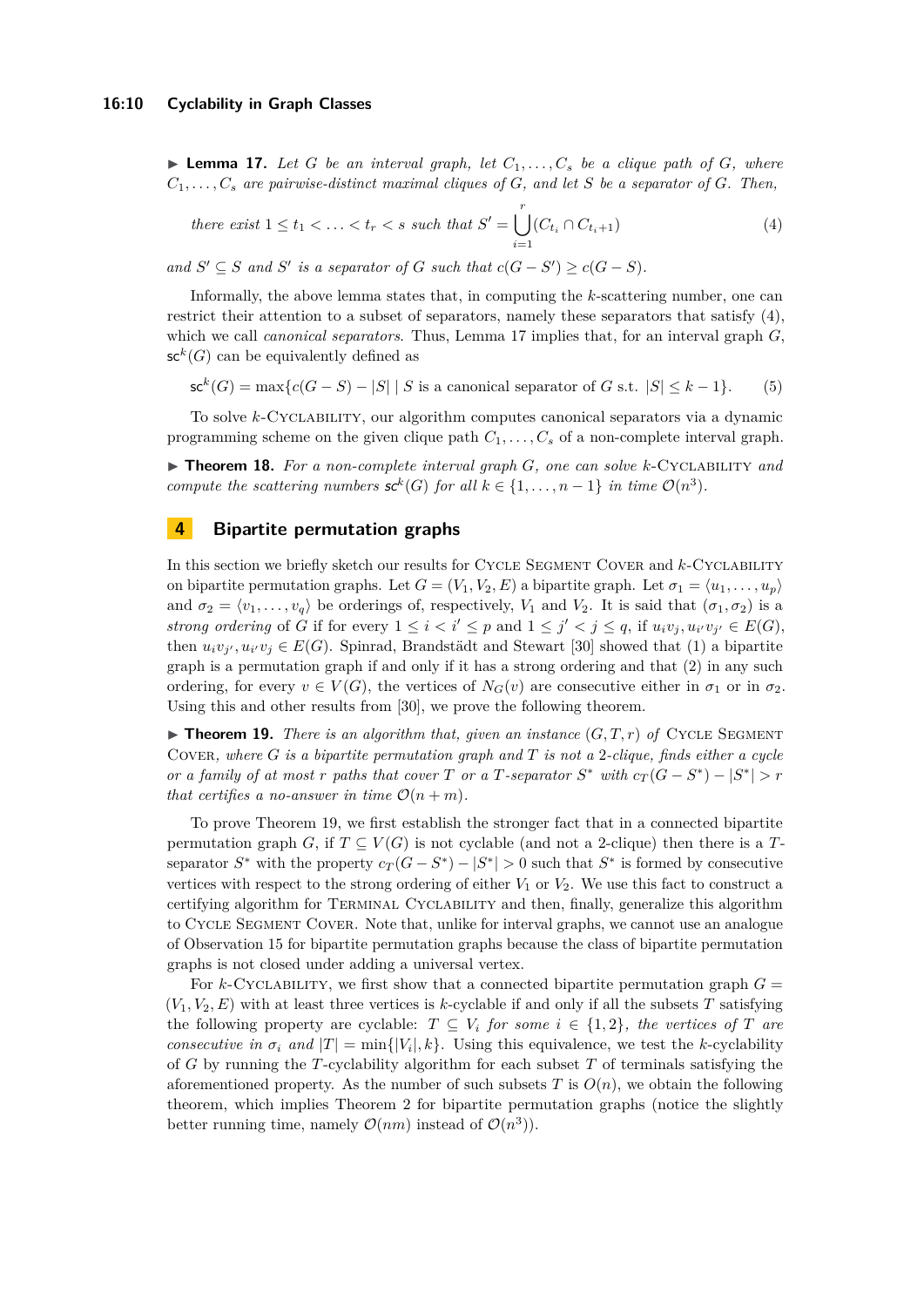#### **C. Crespelle, C. Feghali, and P. A. Golovach 16:11** 16:11

 $\triangleright$  **Theorem 20.** *k*-CYCLABILITY *can be solved in time*  $\mathcal{O}(nm)$  *on bipartite permutation graphs.*

Notice that, unlike our approach for solving *k*-Cyclability on interval graphs, we solve *k*-CYCLABILITY on bipartite permutation graphs *G* without determining  $\mathsf{sc}^k(G)$ .

# <span id="page-10-0"></span>**5 Cographs**

In this section, we briefly sketch our results for CYCLE SEGMENT COVER and *k*-CYCLABILITY on cographs.

Let *G*<sup>1</sup> and *G*<sup>2</sup> be two vertex-disjoint graphs. The *union* operation creates the *disjoint union*  $G_1 + G_2$  of  $G_1$  and  $G_2$ , that is, the graph with vertex set  $V(G_1) \cup V(G_2)$  and edge set  $E(G_1) \cup E(G_2)$ . The *join* operation adds an edge between every vertex of  $G_1$  and every vertex of *G*2. Cographs can be characterized as those graphs that can be generated from *K*<sup>1</sup> by a sequence of join and union operations. This gives each cograph *G* a nice tree representation, called the *cotree* of *G*, whose leaves are the vertices of *G* and whose internal nodes represent the join and union operations used in the construction of *G*.

Our algorithm for Cycle Segment Cover of a cograph *G* is built using dynamic programming bottom-up along the cotree of *G*.

 $\triangleright$  **Theorem 21.** *There is an algorithm that, given an instance*  $(G, T, r)$  *of* CYCLE SEGMENT Cover *where G is a cograph given by its cotree and T is not a* 2*-clique, finds either a T-cycle segment cover of size at most r or a T-separator with*  $c_T(G - S^*) - |S^*| > r$  *that certifies a no-answer in*  $\mathcal{O}(n)$  *time.* 

We solve *k*-Cyclability for cographs just as we did for interval graphs by determining all the scattering numbers  $\mathsf{sc}^k(G)$  for  $k \in \{1, \ldots, n\}$ , again using a bottom-up dynamic programming scheme along the cotree of *G*.

**Findamerical Theorem 22.** For a non-complete cograph  $G$ , the scattering numbers  $sc^k(G)$  for all  $k \in \{1, \ldots, n\}$  *can be computed and k*-CYCLABILITY *can be solved in time*  $\mathcal{O}(n^3)$ *.* 

## <span id="page-10-1"></span>**6 Conclusion**

In summary, we design certifying linear-time algorithms to solve CYCLE SEGMENT COVER, which is a generalization of HAMILTONIAN CYCLE, for interval graphs, bipartite permutation graphs and cographs. We also use these results to show that *k*-Cyclability as well can be solved in polynomial time when restricted to these graph classes.

A natural open question is to consider the aforementioned problems for other graph classes. In particular, what can be said about the class of cocomparability graphs (see [\[6,](#page-11-16) [21\]](#page-12-11) for the formal definition and properties of this class)? For instance, it is proved by Deogun, Kratsch and Steiner [\[15\]](#page-11-9) that a cocomparability graph *G* with at least three vertices has a Hamiltonian cycle if and only if  $\mathsf{sc}(G) \leq 0$ . They also proved that the set of vertices of *G* can be covered by at most *k* vertex-disjoint paths if and only if  $\mathsf{sc}(G) \leq k$ . This indicates that the class of cocomparability graphs is a natural candidate for CYCLE SEGMENT COVER and *k*-Cyclabillity. Still, we do not see how to extend the results of [\[15\]](#page-11-9) to our settings.

Another interesting question is about the complexity of Terminal Cyclability. It is easy to see that the problem is in  $\Pi_2^P$ . Golovach et al. conjectured in [\[20\]](#page-12-4) that TERMINAL CYCLABILITY is  $\Pi_2^{\mathsf{P}}$ -complete. The conjecture is still open.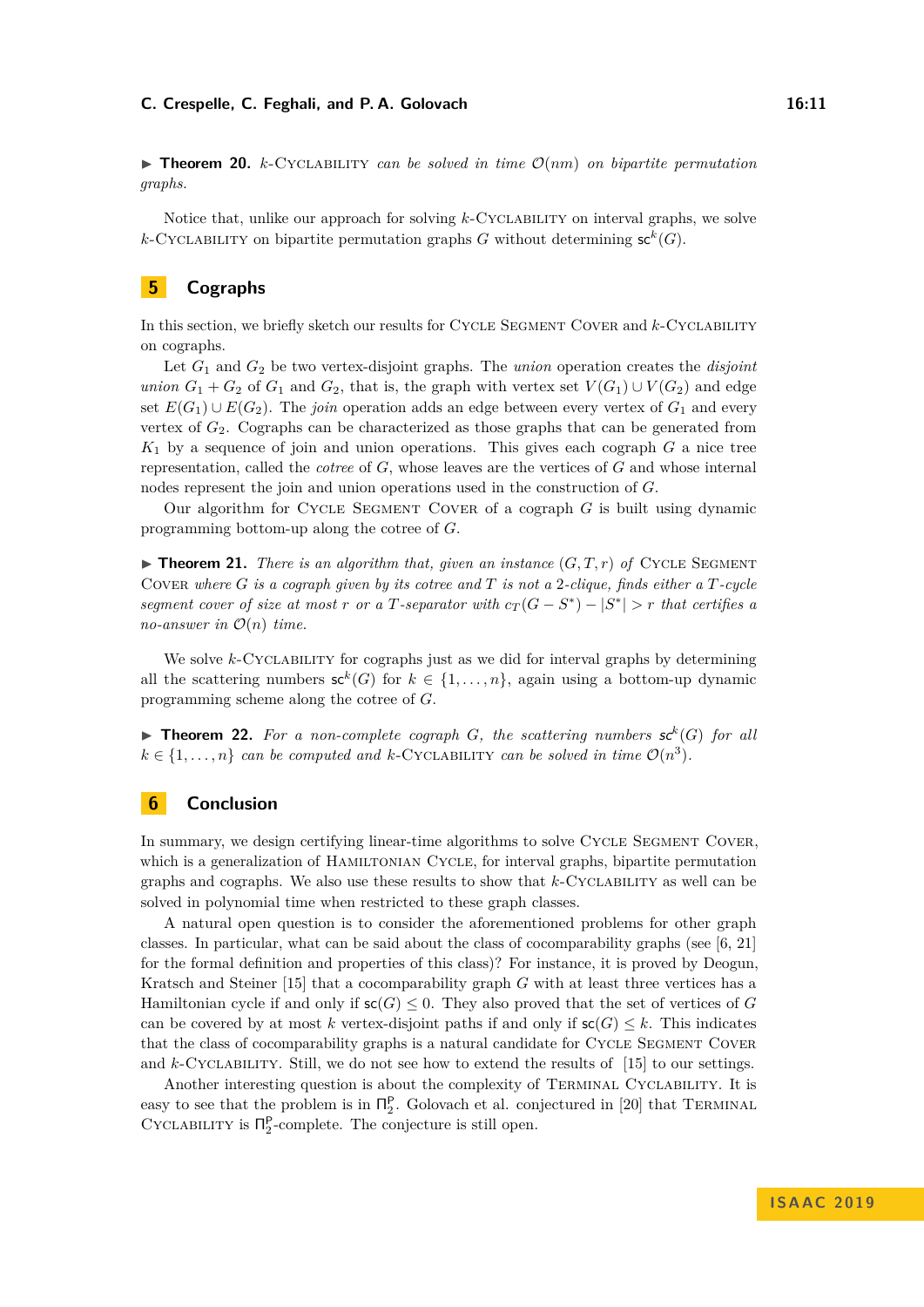#### **References**

- <span id="page-11-13"></span>**1** Eyad Alkassar, Sascha Böhme, Kurt Mehlhorn, and Christine Rizkallah. A Framework for the Verification of Certifying Computations. *J. Autom. Reasoning*, 52(3):241–273, 2014. [doi:10.1007/s10817-013-9289-2](https://doi.org/10.1007/s10817-013-9289-2).
- <span id="page-11-12"></span>**2** Douglas Bauer, Hajo Broersma, and Edward F. Schmeichel. Toughness in Graphs - A Survey. *Graphs and Combinatorics*, 22(1):1–35, 2006. [doi:10.1007/s00373-006-0649-0](https://doi.org/10.1007/s00373-006-0649-0).
- <span id="page-11-2"></span>**3** Andreas Björklund, Thore Husfeldt, and Nina Taslaman. Shortest cycle through specified elements. In *Proceedings of the Twenty-Third Annual ACM-SIAM Symposium on Discrete Algorithms, SODA 2012, Kyoto, Japan, January 17-19, 2012*, pages 1747–1753. SIAM, 2012. URL: [http://portal.acm.org/citation.cfm?id=2095255&CFID=63838676&CFTOKEN=](http://portal.acm.org/citation.cfm?id=2095255&CFID=63838676&CFTOKEN=79617016) [79617016](http://portal.acm.org/citation.cfm?id=2095255&CFID=63838676&CFTOKEN=79617016), [doi:10.1137/1.9781611973099.139](https://doi.org/10.1137/1.9781611973099.139).
- <span id="page-11-17"></span>**4** Kellogg S. Booth and George S. Lueker. Testing for the Consecutive Ones Property, Interval Graphs, and Graph Planarity Using PQ-Tree Algorithms. *J. Comput. Syst. Sci.*, 13(3):335–379, 1976. [doi:10.1016/S0022-0000\(76\)80045-1](https://doi.org/10.1016/S0022-0000(76)80045-1).
- <span id="page-11-3"></span>**5** Andreas Brandstädt and Dieter Kratsch. On the restriction of some NP-complete graph problems to permutation graphs. In *Fundamentals of Computation Theory, FCT '85, Cottbus, GDR, September 9-13, 1985*, volume 199 of *Lecture Notes in Computer Science*, pages 53–62. Springer, 1985. [doi:10.1007/BFb0028791](https://doi.org/10.1007/BFb0028791).
- <span id="page-11-16"></span>**6** Andreas Brandstadt, Van Bang Le, and Jeremy P. Spinrad. *Graph classes: a survey*. SIAM Monographs on Discrete Mathematics and Applications. Society for Industrial and Applied Mathematics (SIAM), Philadelphia, PA, 1999. [doi:10.1137/1.9780898719796](https://doi.org/10.1137/1.9780898719796).
- <span id="page-11-4"></span>**7** Hajo Broersma, Jirí Fiala, Petr A. Golovach, Tomás Kaiser, Daniël Paulusma, and Andrzej Proskurowski. Linear-Time Algorithms for Scattering Number and Hamilton-Connectivity of Interval Graphs. *Journal of Graph Theory*, 79(4):282–299, 2015. [doi:10.1002/jgt.21832](https://doi.org/10.1002/jgt.21832).
- <span id="page-11-5"></span>**8** Maw-Shang Chang, Sheng-Lung Peng, and Jenn-Liang Liaw. Deferred-query: An efficient approach for some problems on interval graphs. *Networks*, 34(1):1–10, 1999. [doi:10.1002/](https://doi.org/10.1002/(SICI)1097-0037(199908)34:1<1::AID-NET1>3.0.CO;2-C) [\(SICI\)1097-0037\(199908\)34:1<1::AID-NET1>3.0.CO;2-C](https://doi.org/10.1002/(SICI)1097-0037(199908)34:1<1::AID-NET1>3.0.CO;2-C).
- <span id="page-11-11"></span>**9** Vasek Chvátal. Tough graphs and hamiltonian circuits. *Discrete Mathematics*, 5(3):215–228, 1973. [doi:10.1016/0012-365X\(73\)90138-6](https://doi.org/10.1016/0012-365X(73)90138-6).
- <span id="page-11-14"></span>**10** Derek G. Corneil, Barnaby Dalton, and Michel Habib. LDFS-Based Certifying Algorithm for the Minimum Path Cover Problem on Cocomparability Graphs. *SIAM J. Comput.*, 42(3):792–807, 2013. [doi:10.1137/11083856X](https://doi.org/10.1137/11083856X).
- <span id="page-11-6"></span>**11** Derek G. Corneil, H. Lerchs, and L. Stewart Burlingham. Complement reducible graphs. *Discrete Applied Mathematics*, 3(3):163–174, 1981. [doi:10.1016/0166-218X\(81\)90013-5](https://doi.org/10.1016/0166-218X(81)90013-5).
- <span id="page-11-1"></span>**12** Marek Cygan, Fedor V. Fomin, Lukasz Kowalik, Daniel Lokshtanov, Dániel Marx, Marcin Pilipczuk, Michal Pilipczuk, and Saket Saurabh. *Parameterized Algorithms*. Springer, 2015. [doi:10.1007/978-3-319-21275-3](https://doi.org/10.1007/978-3-319-21275-3).
- <span id="page-11-7"></span>**13** Peter Damaschke. Paths in interval graphs and circular arc graphs. *Discrete Mathematics*, 112(1-3):49–64, 1993. [doi:10.1016/0012-365X\(93\)90223-G](https://doi.org/10.1016/0012-365X(93)90223-G).
- <span id="page-11-8"></span>**14** Peter Damaschke, Jitender S. Deogun, Dieter Kratsch, and George Steiner. Finding Hamiltonian paths in cocomparability graphs using the bump number algorithm. *Order*, 8(4):383–391, 1991. [doi:10.1007/BF00571188](https://doi.org/10.1007/BF00571188).
- <span id="page-11-9"></span>**15** Jitender S. Deogun, Dieter Kratsch, and George Steiner. 1-Tough cocomparability graphs are hamiltonian. *Discrete Mathematics*, 170(1-3):99–106, 1997. [doi:10.1016/0012-365X\(95\)](https://doi.org/10.1016/0012-365X(95)00359-5) [00359-5](https://doi.org/10.1016/0012-365X(95)00359-5).
- <span id="page-11-10"></span>**16** Jitender S. Deogun and George Steiner. Polynomial Algorithms for Hamiltonian Cycle in Cocomparability Graphs. *SIAM J. Comput.*, 23(3):520–552, 1994. [doi:10.1137/](https://doi.org/10.1137/S0097539791200375) [S0097539791200375](https://doi.org/10.1137/S0097539791200375).
- <span id="page-11-15"></span>**17** Reinhard Diestel. *Graph Theory, 4th Edition*, volume 173 of *Graduate texts in mathematics*. Springer, 2012.
- <span id="page-11-0"></span>**18** Gabriel Andrew Dirac. In abstrakten Graphen vorhandene vollständige 4-Graphen und ihre Unterteilungen. *Math. Nachr.*, 22:61–85, 1960. [doi:10.1002/mana.19600220107](https://doi.org/10.1002/mana.19600220107).